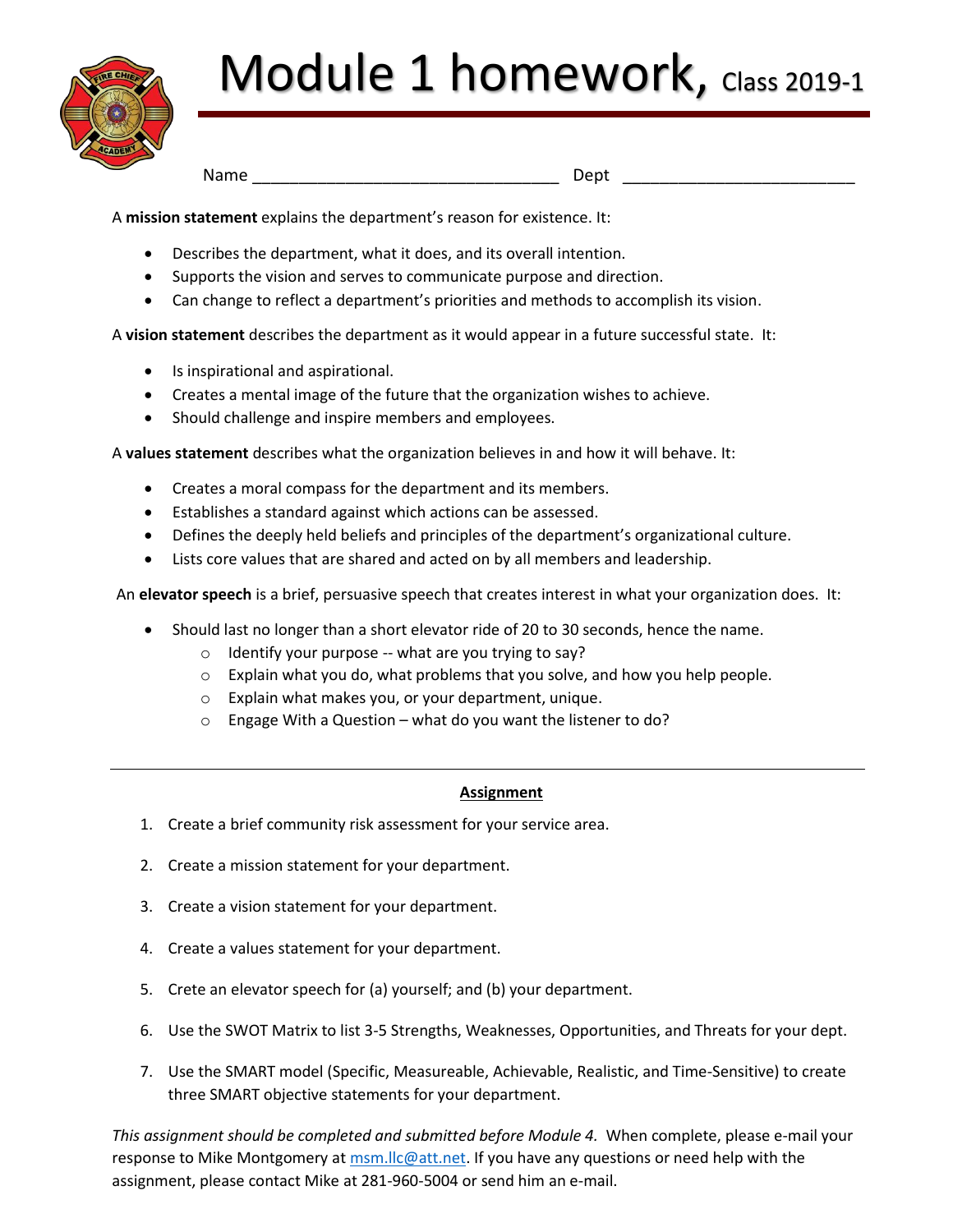

## Module 1 homework, Class 2019-1

### **Community Risk Assessment**

|                                                                                 | <b>Community Profile</b>       |
|---------------------------------------------------------------------------------|--------------------------------|
| Overview                                                                        |                                |
| Community Type                                                                  |                                |
|                                                                                 | <b>Area Characteristics</b>    |
| The Beginning                                                                   |                                |
| <b>Community Milestones</b>                                                     |                                |
| The Community Today                                                             |                                |
| <b>Population and Demographics</b>                                              |                                |
|                                                                                 | <b>Service Area Boundaries</b> |
| Location                                                                        |                                |
| Jurisdictional Area                                                             |                                |
| <b>Surrounding Area</b>                                                         |                                |
| Service responsibilities                                                        |                                |
| Aid Agreements -- Automatic and Mutual Aid, Service Contracts, Other Agreements |                                |
| Geographic Response Planning Zones                                              |                                |